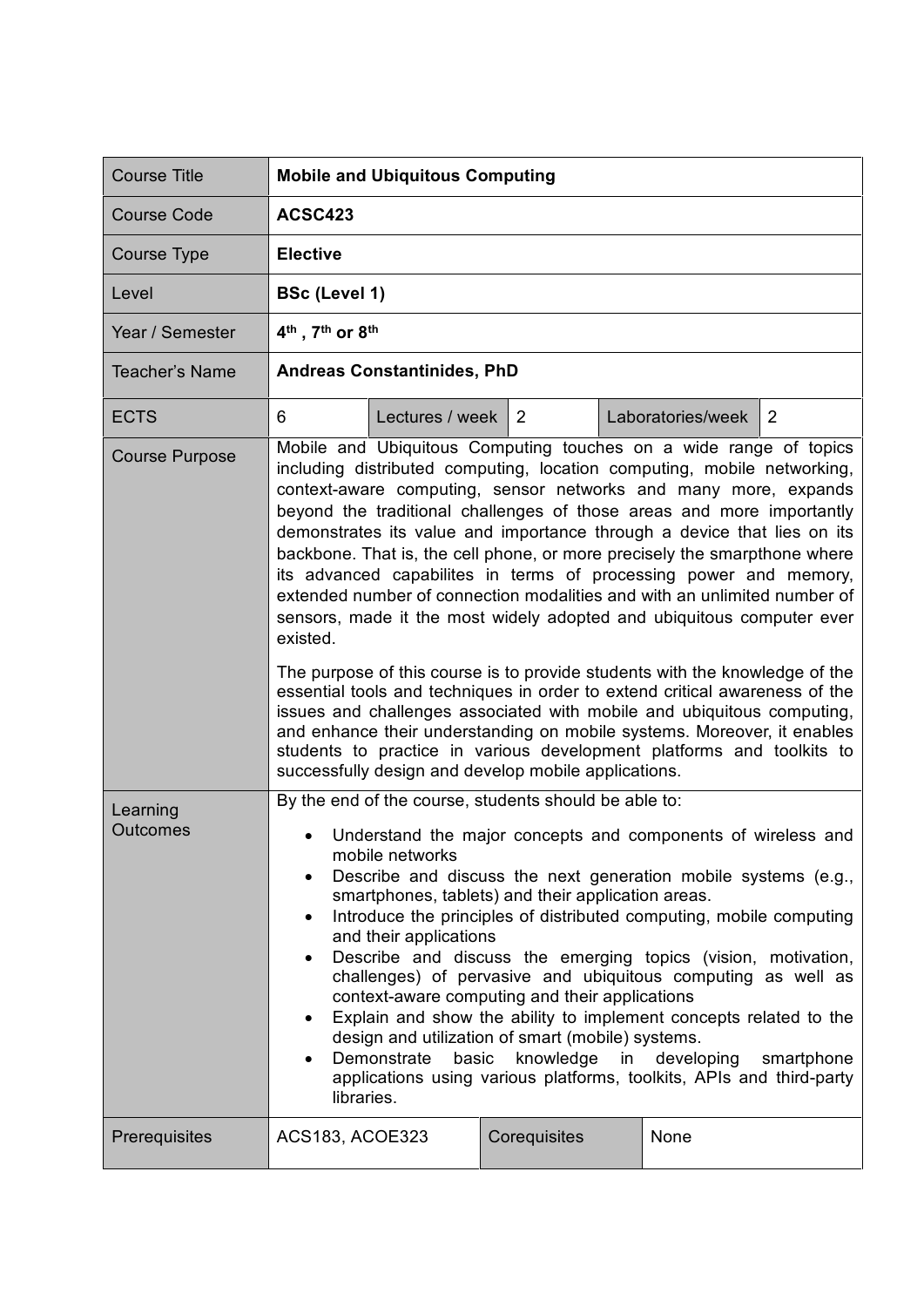| <b>Course Content</b>   | This course consists of the following chapters:                                                                                                                                                                                                                                                                                                                                                                                                                                                                                                                                                                                                                                                                                                                                                                                                                                                                                                                                                                                                                                                                                                                                                                                                                                                                                                                                                                                                                                                                                                                                                                                                                                     |  |  |  |  |
|-------------------------|-------------------------------------------------------------------------------------------------------------------------------------------------------------------------------------------------------------------------------------------------------------------------------------------------------------------------------------------------------------------------------------------------------------------------------------------------------------------------------------------------------------------------------------------------------------------------------------------------------------------------------------------------------------------------------------------------------------------------------------------------------------------------------------------------------------------------------------------------------------------------------------------------------------------------------------------------------------------------------------------------------------------------------------------------------------------------------------------------------------------------------------------------------------------------------------------------------------------------------------------------------------------------------------------------------------------------------------------------------------------------------------------------------------------------------------------------------------------------------------------------------------------------------------------------------------------------------------------------------------------------------------------------------------------------------------|--|--|--|--|
|                         | Introduction on Wireless and Mobile Networks: Satellite Networks, Wireless<br>$\bullet$<br>PAN, LAN, WANs, Cellular Networks, Signal Propagation, Multiplexing,<br>Wireless Sensor Networks, Ad-Hoc Networks, Mobile Ad-hoc Networks,<br>Vehicular Ad-hoc Networks, RFID, NFC.<br>Distributed Computing: Centralized, client/server architecture, distributed<br>$\bullet$<br>systems, strengths and weaknesses, message passing, distributed objects,<br>remote procedure calls (RPC), Middlewares, Java Remote Method Invocation<br>(Java RMI), CORBA.<br>Mobile Computing: Motivation, Challenges, Models, Databases and Mobile<br>$\bullet$<br>Computing, Mobile Agents, Data Management, Disconnections, Weak<br>Connectivity, Mobility, Failure Recovery.<br>Pervasive and Ubiquitous Computing: Vision, Motivation, Challenges,<br>$\bullet$<br>Sensing in Ubiquitous computing, UbiComp Systems, Applications<br>Next-generation Mobile Systems: Smartphones and Tablets.<br>$\bullet$<br>Context-aware computing: Context-Awareness, Context, Challenges,<br>$\bullet$<br>Handling multiple contexts, Applications, Location-awareness, Localization<br>Smartphones: History and evolution, Operating Systems, Technologies, Tools<br>$\bullet$<br>and Platforms, Marketplaces and stores, Market-share and Monetization<br>Laboratory: Introduction on Smartphones OSs(Windows Phone, Android, iOS,<br>$\bullet$<br>Blackberry), Development on Android OS, Application Fundamentals, User<br>Interface, Working with Controllers, Working with Resources, Working with<br>Sensors, Using Maps, Using Services, Localization.<br><b>Industrial Lectures and Workshops</b> |  |  |  |  |
| Teaching<br>Methodology | The course is structured around lectures (2 hours per week) and<br>laboratories (2 hours per week) as well as group projects with final project<br>presentation, laboratory exercises and individual work. During the lectures,<br>students are encouraged to participate in discussions enabling the<br>exchange of ideas and examples. Laboratory exercises are handed to<br>students and their solutions are discussed at laboratory periods. Additional<br>tutorial time at the end of each lecture is provided to students as well as<br>additional notes for each section of the course and worksheets, which<br>process in the lab or as homework. Students are expected to demonstrate<br>the necessary effort to become confident with the different concepts and<br>topics of the course.                                                                                                                                                                                                                                                                                                                                                                                                                                                                                                                                                                                                                                                                                                                                                                                                                                                                                 |  |  |  |  |
|                         | Lecture notes and presentations are available through the web (e-learning<br>platform) for students to use in combination with the textbooks.<br>Furthermore, theoretical principles are explained by means of specific<br>examples and for solving specific problems using practical examples.<br>Students are also advised to use the subject's textbook or reference books<br>for further reading and practice.                                                                                                                                                                                                                                                                                                                                                                                                                                                                                                                                                                                                                                                                                                                                                                                                                                                                                                                                                                                                                                                                                                                                                                                                                                                                  |  |  |  |  |
| <b>Bibliography</b>     | Textbooks:<br>Professional Android 2 Application Development, Reto Meier, 576<br>pages, November, 2010<br>Frank Adelstein, Sandeep KS Gupta, Golden Richard III and Loren<br>$\bullet$<br>Schwiebert, Fundamentals of Mobile and Pervasive Computing,<br>Nov 30, 2004.<br>Enough Software Team, Mobile Developers Guide, 10th Edition,<br>February 2012.<br>John Krumm, Ubiquitous Computing Fundamentals, CRC Press,<br>2010.                                                                                                                                                                                                                                                                                                                                                                                                                                                                                                                                                                                                                                                                                                                                                                                                                                                                                                                                                                                                                                                                                                                                                                                                                                                      |  |  |  |  |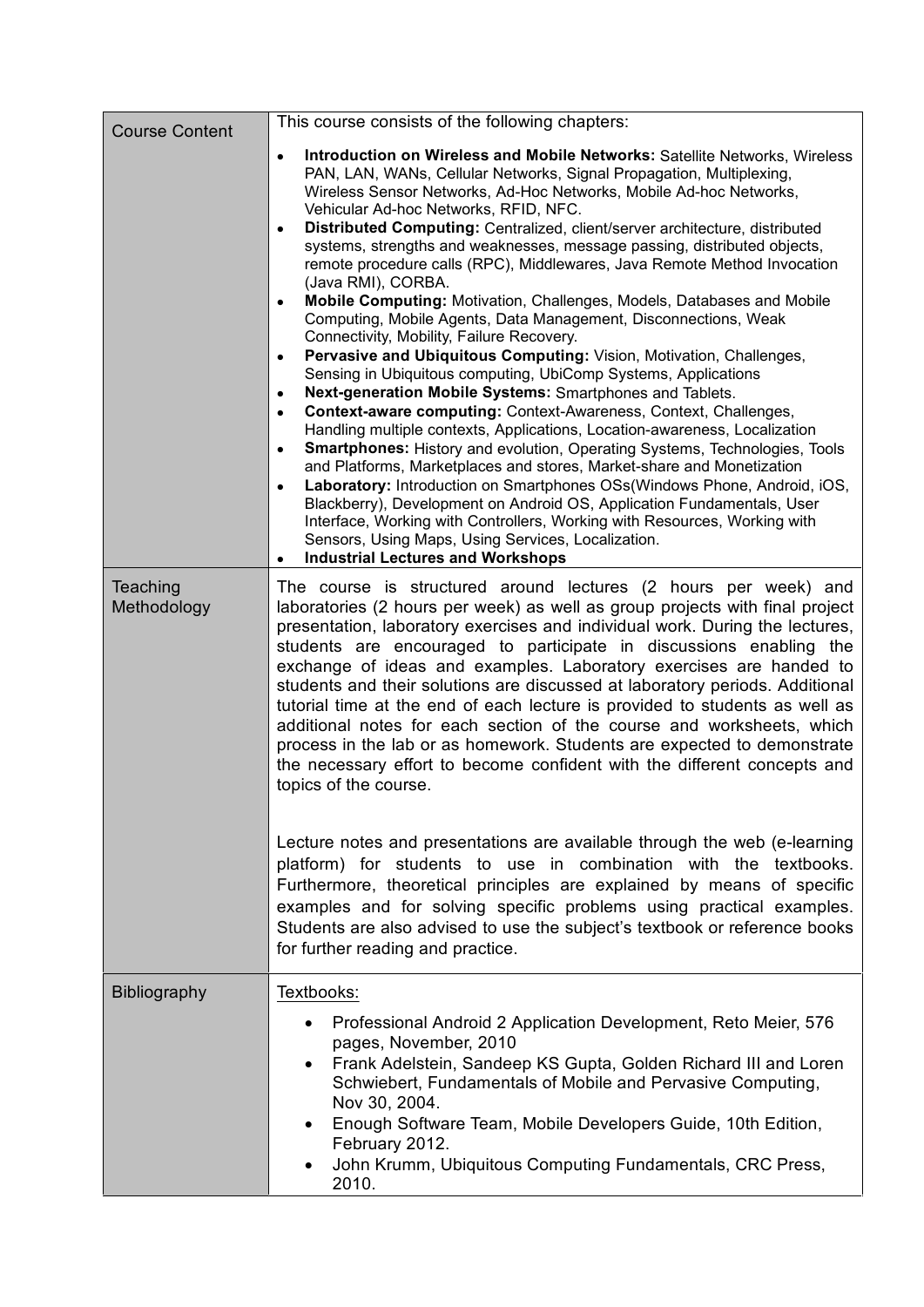|            | $\bullet$                                                                                                                                                                                                                                                                                                                                                                                                                                                                                                                                                    |  |  |  |  |
|------------|--------------------------------------------------------------------------------------------------------------------------------------------------------------------------------------------------------------------------------------------------------------------------------------------------------------------------------------------------------------------------------------------------------------------------------------------------------------------------------------------------------------------------------------------------------------|--|--|--|--|
|            | References:                                                                                                                                                                                                                                                                                                                                                                                                                                                                                                                                                  |  |  |  |  |
|            | Andreas Konstantinidis, Panagiotis Irakleous, Zacharias Georgiou,<br>$\bullet$<br>Demetrios Zeinalipour-Yazti and Panos K. Chrysanthis, "IoT Data<br>Prefetching in Indoor Navigation SOAs", ACM Transactions on Internet<br>Technology (TOIT'18), 20 pages, 2018.<br>Andreas Konstantinidis, Georgios Chatzimilioudis, Demetrios<br>$\bullet$<br>Zeinalipour-Yazti, Paschalis Mpeis, Nikos Pelekis, Yannis Theodoridis,<br>"Privacy-Preserving Indoor Localization on Smartphones." IEEE<br>Transactions on Knowledge and Data Engineering (TKDE '15), IEEE |  |  |  |  |
|            | Computer Society, USA, 2015.<br>Andreas Konstantinidis, Demetrios Zeinalipour-Yazti, Panayiotis<br>٠<br>Andreou, George Samaras, and Panos Chrysanthis, "Intelligent Search<br>in Social Communities of Smartphone Users", Distributed and Parallel<br>Databases (DAPD '13), Springer Press, Vol: 31, No: 2 Pages: 115-149,<br>2013                                                                                                                                                                                                                          |  |  |  |  |
|            | G. Larkou, P. Andreou, A. Konstantinidis, D. Zeinalipour-Yazti.<br>$\bullet$<br>"SmartLab: Empowering Mobile Computing Research through an Open<br>Smartphone Cloud." ERCIM News 2013 Special Theme: Mobile<br>Computing (93) (2013).                                                                                                                                                                                                                                                                                                                        |  |  |  |  |
|            | Konstantinidis, D. Zeinalipour-Yazti, P. Andreou, G. Samaras, and P.<br>٠<br>Chrysanthis, "Intelligent Search in Social Communities of Smartphone<br>Users", Distributed and Parallel Databases, Springer, 2012.                                                                                                                                                                                                                                                                                                                                             |  |  |  |  |
|            | G. Chatzimilioudis, A. Konstantinidis, C. Laoudias and D. Zeinalipour-<br>$\bullet$<br>Yazti,, "Crowdsourcing with Smartphones", IEEE Internet Computing,<br>2012.                                                                                                                                                                                                                                                                                                                                                                                           |  |  |  |  |
|            | Konstantinidis, Q. Zhang, K. Yang. "A Subproblem-dependent Heuristic<br>٠<br>in MOEA based on Decomposition for the Deployment and Power<br>Assignment Problem in Wireless Sensor Networks", 2009 IEEE<br>Congress on Evolutionary Computation (CEC 2009), Norway. 2009.<br>Konstantinidis, K. Yang, Q. Zhang. "Problem-specific Encoding and<br>$\bullet$<br>Genetic Operation for a Multi-Objective Deployment and Power<br>Assignment Problem in Wireless Sensor Networks", IEEE ICC 2009,<br>Germany, June 2009.                                         |  |  |  |  |
|            | M Weiser, The Computer of the 21st century, Mobile Computing and<br>Communications Review, Volume 3, Number 3, September 1991.                                                                                                                                                                                                                                                                                                                                                                                                                               |  |  |  |  |
| Assessment | The Students are assessed via continuous assessment throughout the<br>duration of the Semester, which forms the Coursework grade and the final<br>written exam. The coursework and the final exam grades are weighted<br>50% and 50%, respectively, and compose the final grade of the course.                                                                                                                                                                                                                                                               |  |  |  |  |
|            | Various approaches are used for the continuous assessment of the<br>students, such as mid-term test, class participation and laboratory work,<br>group project design, implementation and presentation. The assessment<br>weight, date and time of each type of continuous assessment is being set<br>at the beginning of the semester via the course outline. An indicative<br>weighted continuous assessment of the course is shown below:                                                                                                                 |  |  |  |  |
|            | <b>Mid-term Test</b><br>(15% of total marks for<br>module)                                                                                                                                                                                                                                                                                                                                                                                                                                                                                                   |  |  |  |  |
|            | Participation Activities (Lab work)(10% of total marks for<br>module)                                                                                                                                                                                                                                                                                                                                                                                                                                                                                        |  |  |  |  |
|            | One marked (group) project<br>(15%<br>of total marks for                                                                                                                                                                                                                                                                                                                                                                                                                                                                                                     |  |  |  |  |